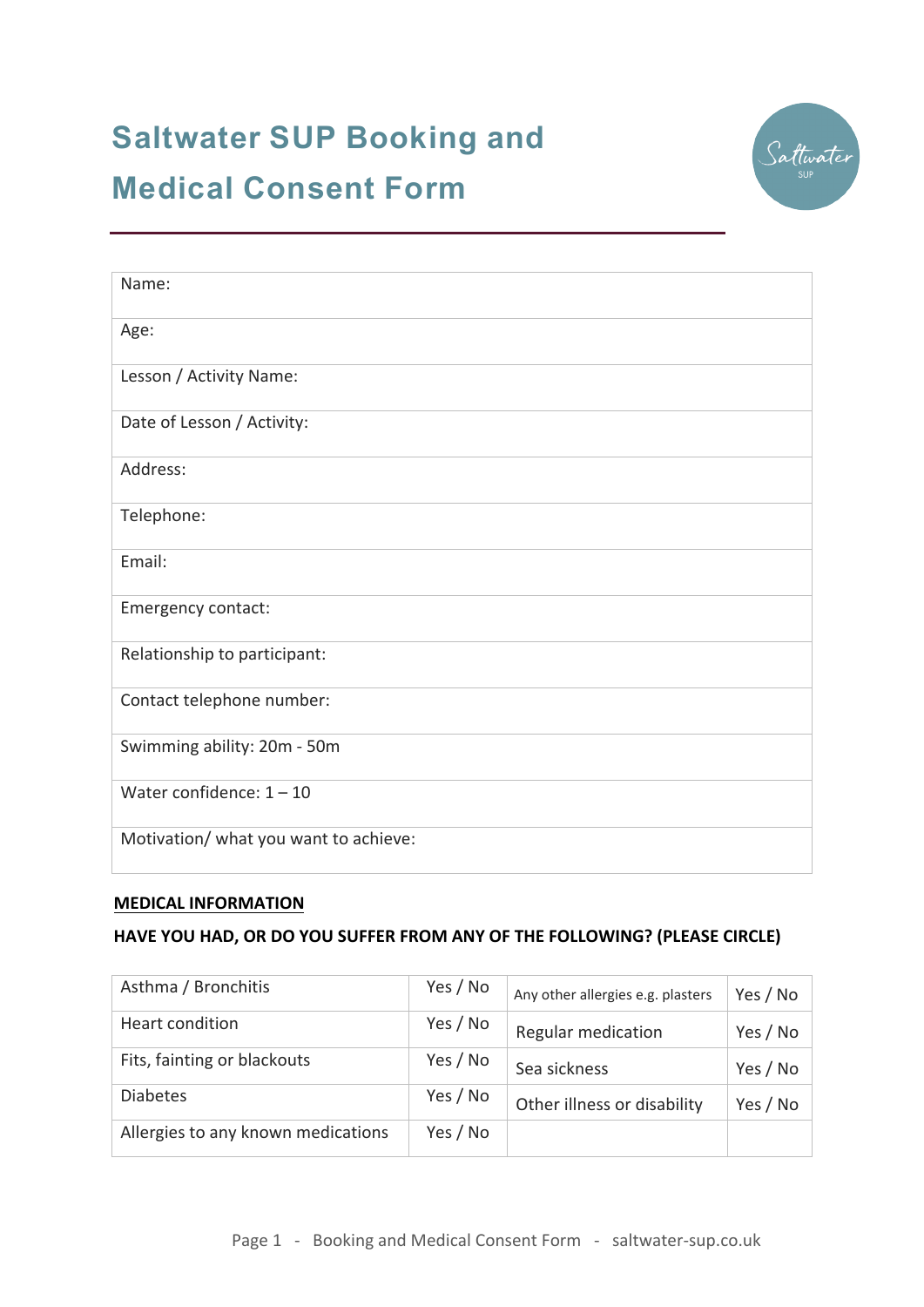#### **COVID-19**

|           | Do you have a temperature or are showing symptoms of COVID-19?                                                     | Y/N   |
|-----------|--------------------------------------------------------------------------------------------------------------------|-------|
|           | Do you have a temperature or persistent cough or feel unwell?                                                      | Y/N   |
|           | Have you been diagnosed with COVID-19 in the past 14 days                                                          | Y/N   |
|           | Are you waiting for laboratory test results for COVID-19?                                                          | Y/N   |
| $\bullet$ | Do you have any family/household members either been ill or waiting for covid test<br>results in the past 14 days? | Y / N |
| $\bullet$ | Are you currently receiving any medical or surgical treatment of any kind?                                         | Y/N   |
|           | Have you been given specific medical advice to follow in emergencies?                                              | Y/N   |
|           | Do you have any special needs/disabilities of which we should be aware?                                            | Y / N |

**Activities involve some or all of; bending, lifting, balancing, falling, stretching, coordination and swimming. Please inform Saltwater SUP of any concerns or conditions that impede your ability to participate.** 

### **PHOTOGRAPHY AND MARKETING**

We occasionally take photographs of participants. Do you agree that we may use images of yourself for publicity purposes including our website, brochures and social media?  $Y/N$ 

## **CONFIRMATION AND CONSENT**

**Participant's code of conduct:** All participants are asked to abide by the following rules at all times:

- To cooperate with all requests and decisions for safety made by the instructors
- Be on time for sessions to help you get the best out of the course and not to disrupt the course for other participants
- Be considerate and respectful and treat all water users how you wish to be treated
- All participants must wear appropriate clothing for the weather conditions
- All participants must wear a buoyancy aid while on the boards or in the water
- Take responsibility and care for any hired equipment and clothing
- Not to leave sessions without informing the instructor
- Abide by the current COVID-19 guidelines

All participants are not allowed to smoke, consume alcohol or any other substances of any kind when doing Saltwater SUP activities.

If it is considered necessary, I consent to my instructor coming within the COVID-19 1m social distancing rule to rectify a potentially dangerous or emergency situation.